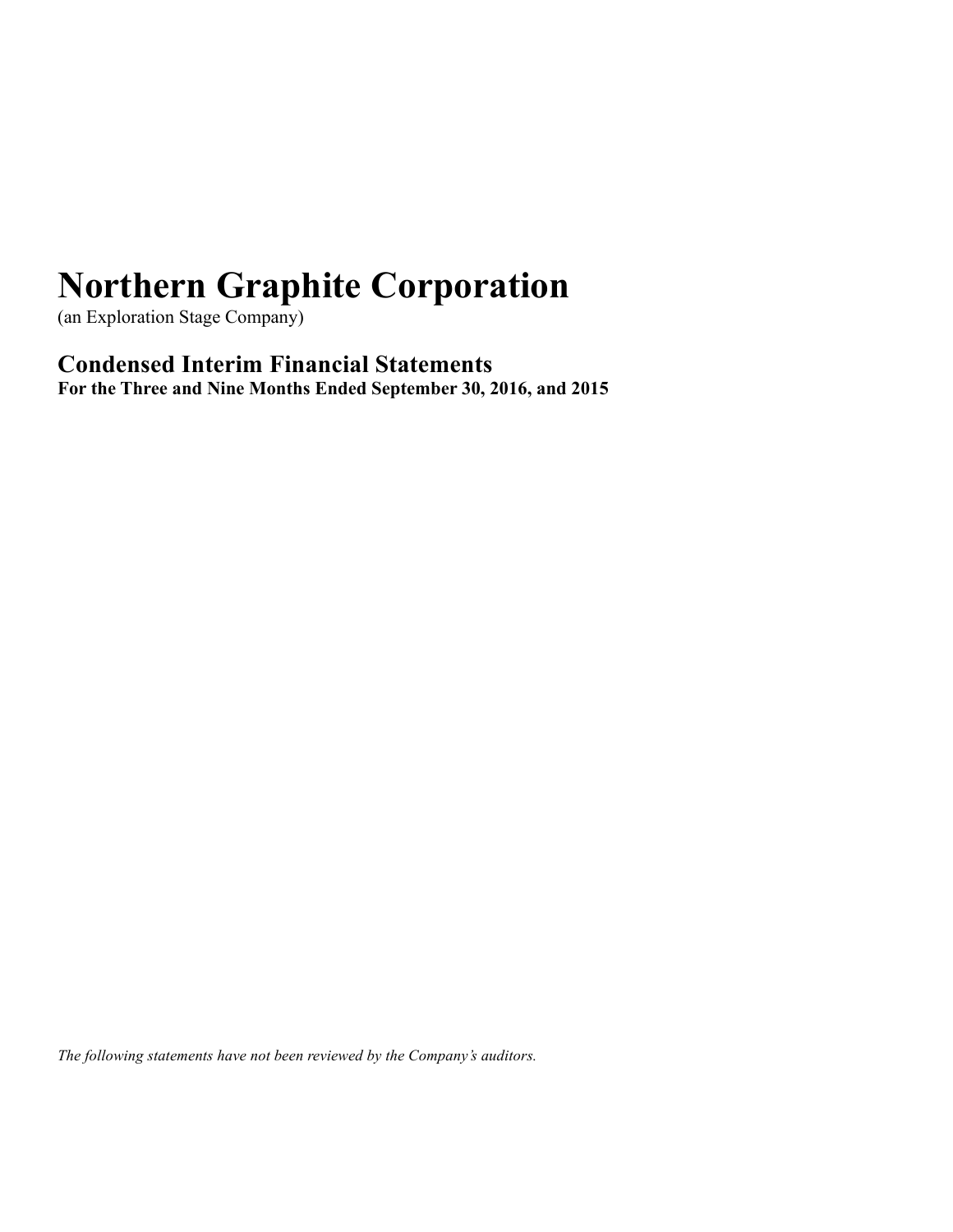(an exploration stage company)

# **Condensed Interim Statements of Financial Position**

| (unaudited)                                        | As at          | As at          |
|----------------------------------------------------|----------------|----------------|
|                                                    | September 30   | December 31    |
|                                                    | 2016           | 2015           |
|                                                    | S              | \$             |
|                                                    | (unaudited)    |                |
| <b>Assets</b>                                      |                |                |
| <b>Current</b>                                     |                |                |
| Cash and cash equivalents                          | 864,724        | 1,457,962      |
| HST receivable                                     | 16,066         | 10,882         |
| Prepaid expenses and deposits                      | 27,200         | 50,498         |
|                                                    | 907,990        | 1,519,342      |
| Deposits                                           | 53,000         | 53,000         |
| Reclamation deposit (note 12)                      | 812,628        | 812,628        |
| Property and equipment (note 4)                    | 266,561        | 313,687        |
| Exploration and evaluation assets (notes 5 and 6)  | 11,554,801     | 11,416,388     |
|                                                    | 13,594,980     | 14,115,045     |
| <b>Liabilities</b>                                 |                |                |
| <b>Current</b>                                     |                |                |
| Accounts payable and accrued liabilities (note 10) | 70,140         | 206,306        |
|                                                    | 70,140         | 206,306        |
| Reclamation and close down provision (note 12)     | 325,885        | 325,885        |
|                                                    | 396,025        | 532,191        |
| <b>Shareholders' equity</b>                        |                |                |
| Share capital (note 7)                             | 21,459,258     | 21,256,057     |
| Warrants (note 7)                                  | 116,833        | 130,029        |
| Contributed surplus (note 7)                       | 3,776,108      | 2,930,493      |
| Retained deficit                                   | (12, 153, 244) | (10, 733, 725) |
| Total shareholders' equity                         | 13,198,955     | 13,582,854     |
|                                                    |                |                |
| Total liabilities and shareholders' equity         | 13,594,980     | 14,115,045     |

*The accompanying notes are an integral part of these condensed interim financial statements* 

### **Approved by the Board of Directors and authorized for issue on October 31, 2016**

| (signed) Gregory Bowes | (signed) Donald Christie |
|------------------------|--------------------------|
| <b>Director</b>        | <b>Director</b>          |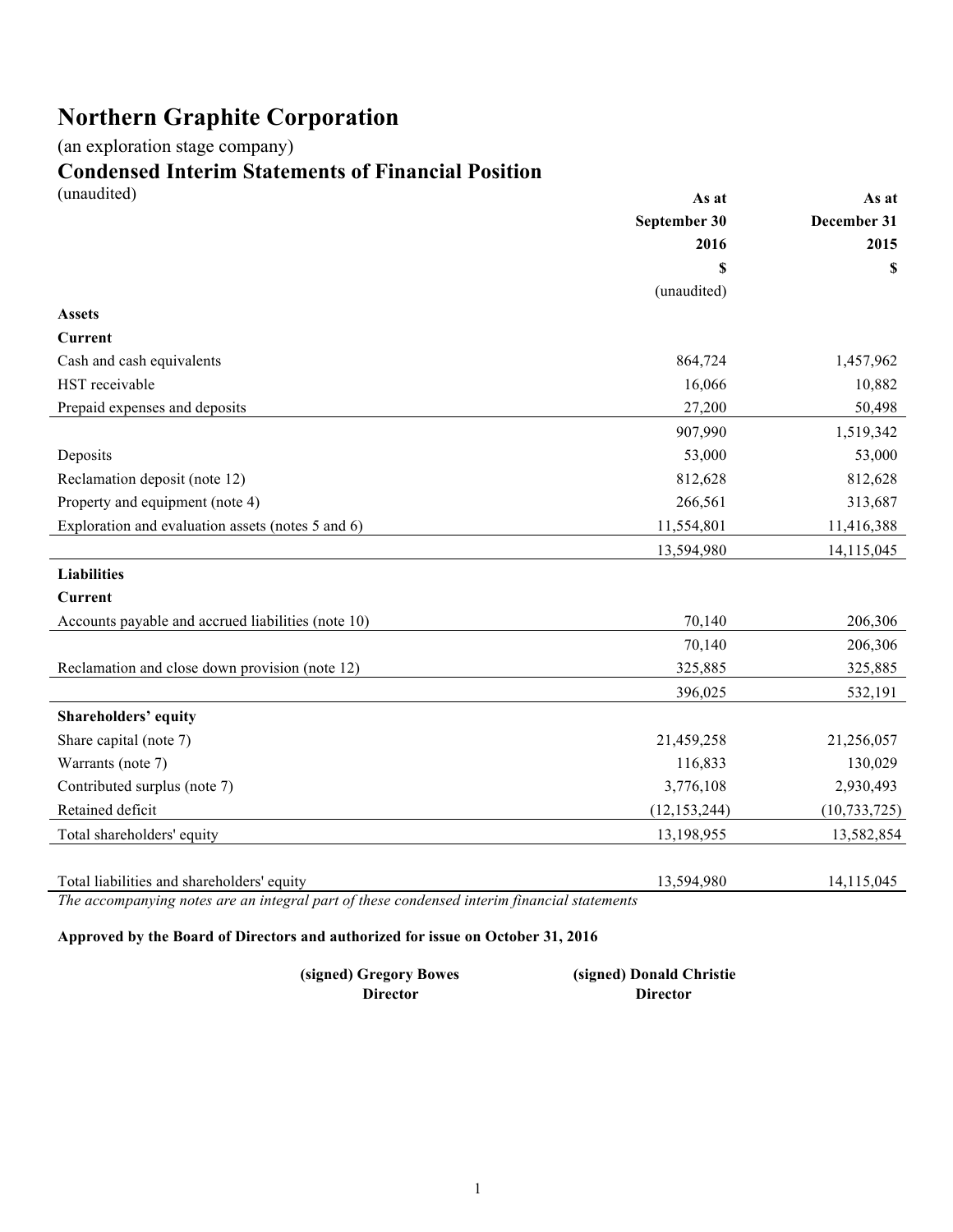**(an exploration stage company)**

## **Condensed Interim Statements of Comprehensive Loss**

**(unaudited)**

|                                                                                                        | Three months ended September 30 |            | Nine months ended September 30 |            |
|--------------------------------------------------------------------------------------------------------|---------------------------------|------------|--------------------------------|------------|
|                                                                                                        | 2016                            | 2015       | 2016                           | 2015       |
|                                                                                                        | \$                              | \$         | S                              | S          |
| General and administrative expenses                                                                    |                                 |            |                                |            |
| Management and consulting fees (note 10)                                                               | 72,233                          | 76,460     | 190,592                        | 288,176    |
| Legal and audit                                                                                        | 7,453                           | (16, 540)  | 23,354                         | 53,179     |
| Office and miscellaneous (note 10)                                                                     | 56,247                          | 35,088     | 248,617                        | 222,731    |
| Share-based payments (notes 7 and 10)                                                                  | 42,421                          | 8,880      | 935,620                        | 262,709    |
| Depreciation                                                                                           | 13,983                          | 17,416     | 47,126                         | 51,680     |
| Foreign exchange loss (gain)                                                                           |                                 |            | (44)                           | 781        |
|                                                                                                        | 192,337                         | 121,304    | 1,445,265                      | 879,256    |
| <b>Loss from operations</b>                                                                            | (192, 337)                      | (121, 304) | (1,445,265)                    | (879, 256) |
| Interest income                                                                                        | 788                             | 2,359      | 3,746                          | 7,458      |
| Gain on disposal of equipment                                                                          | 22,000                          |            | 22,000                         |            |
| <b>Income before taxes</b>                                                                             | (169, 549)                      | (118, 945) | (1,419,519)                    | (871, 798) |
| Tax expense                                                                                            |                                 |            |                                |            |
| Loss and comprehensive loss for the period                                                             | (169, 549)                      | (118, 945) | (1,419,519)                    | (871,798)  |
| Loss per share<br>Weighted average number of shares - basic and fully                                  | (0.00)                          | (0.00)     | (0.03)                         | (0.02)     |
| diluted<br>The accompanying notes are an integral part of these condensed interim financial statements | 51,484,279                      | 51,078,551 | 51,406,907                     | 49,820,654 |

*The accompanying notes are an integral part of these condensed interim financial statements*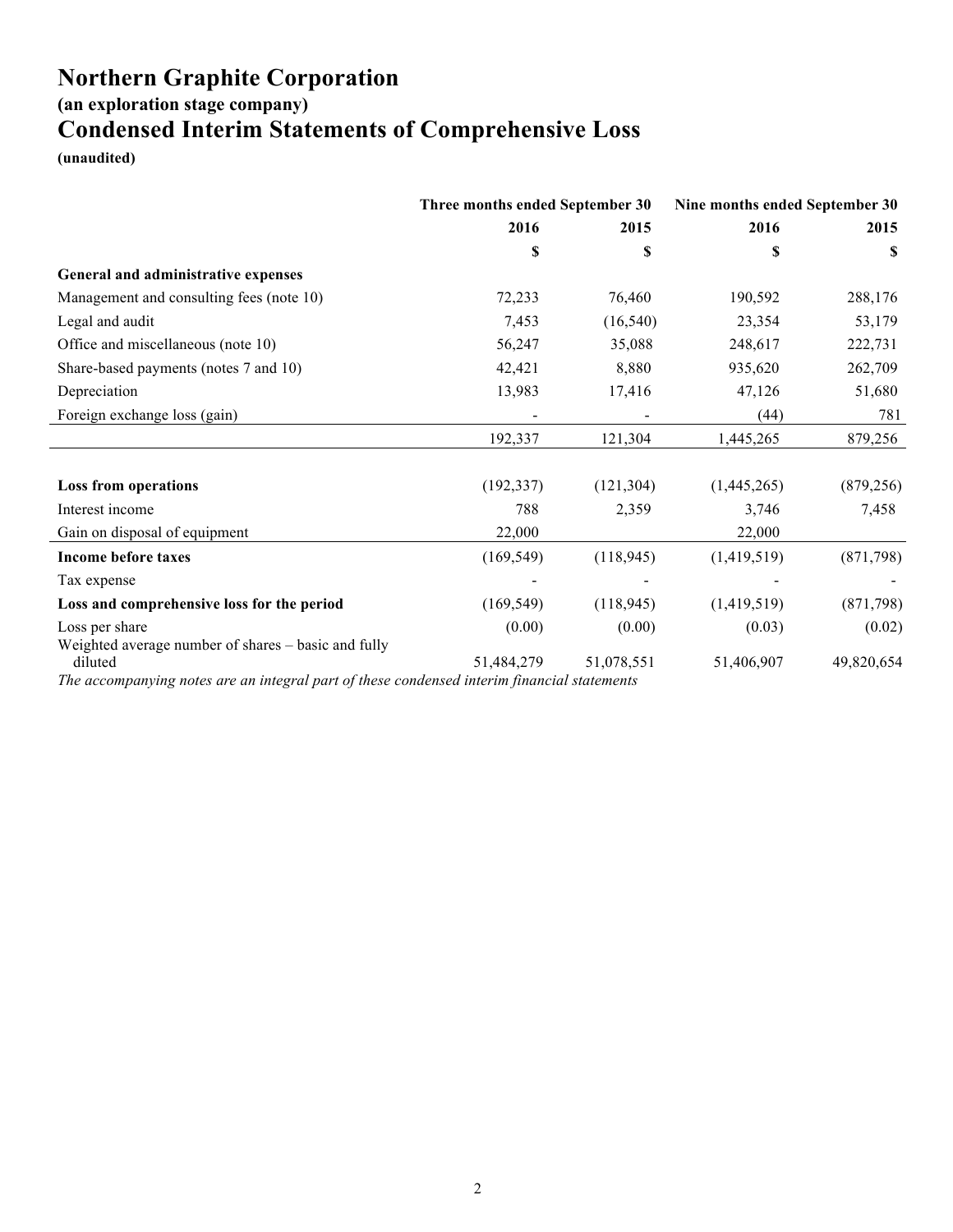(an exploration stage company)

## **Condensed Interim Statements of Changes in Shareholders' Equity**

(unaudited)

|                                             |               |               |           | Contributed    |                |              |
|---------------------------------------------|---------------|---------------|-----------|----------------|----------------|--------------|
|                                             | Number of     | Share capital | Warrants  | <b>Surplus</b> |                |              |
|                                             | <b>Shares</b> | Amount        | reserve   | <b>Reserve</b> | Deficit        | <b>Total</b> |
|                                             |               | S             | S         | \$             | S              | S            |
| Balance at December 31, 2015                | 51,284,279    | 21,256,057    | 130,029   | 2,930,493      | (10, 733, 725) | 13,582,854   |
| Proceeds from the exercise of options       | 200,000       | 100,000       |           |                |                | 100,000      |
| Fair value of options exercised             |               | 90,005        |           | (90,005)       |                |              |
| Fair value of warrants expired              |               | 13,196        | (13, 196) |                |                |              |
| Share-based payment expense (note 7 and 10) |               |               |           | 935,620        |                | 935,620      |
| Net loss                                    |               |               |           |                | (1,419,519)    | (1,419,519)  |
| Balance, September 30, 2016                 | 51,484,279    | 21,459,258    | 116,833   | 3,776,108      | (12, 153, 244) | 13,198,955   |
| Balance at December 31, 2014                | 49, 181, 281  | 20,364,805    |           | 2,658,904      | (9,697,450)    | 13,326,259   |
| Proceeds from the issuance of shares        | 2,102,998     | 1,261,799     |           |                |                | 1,261,799    |
| Issuance of warrants                        |               | (130,029)     | 130,029   |                |                |              |
| Share issuance costs                        |               | (240,518)     |           |                |                | (240,518)    |
| Share-based payment expense (note 7 and 10) |               |               |           | 262,709        |                | 262,709      |
| Net loss                                    |               |               |           |                | (871, 798)     | (871, 798)   |
| Balance, September 30, 2015                 | 51,284,279    | 21,256,057    | 130,029   | 2,921,613      | (10, 569, 248) | 13,738,451   |

*The accompanying notes are an integral part of these condensed interim financial statements*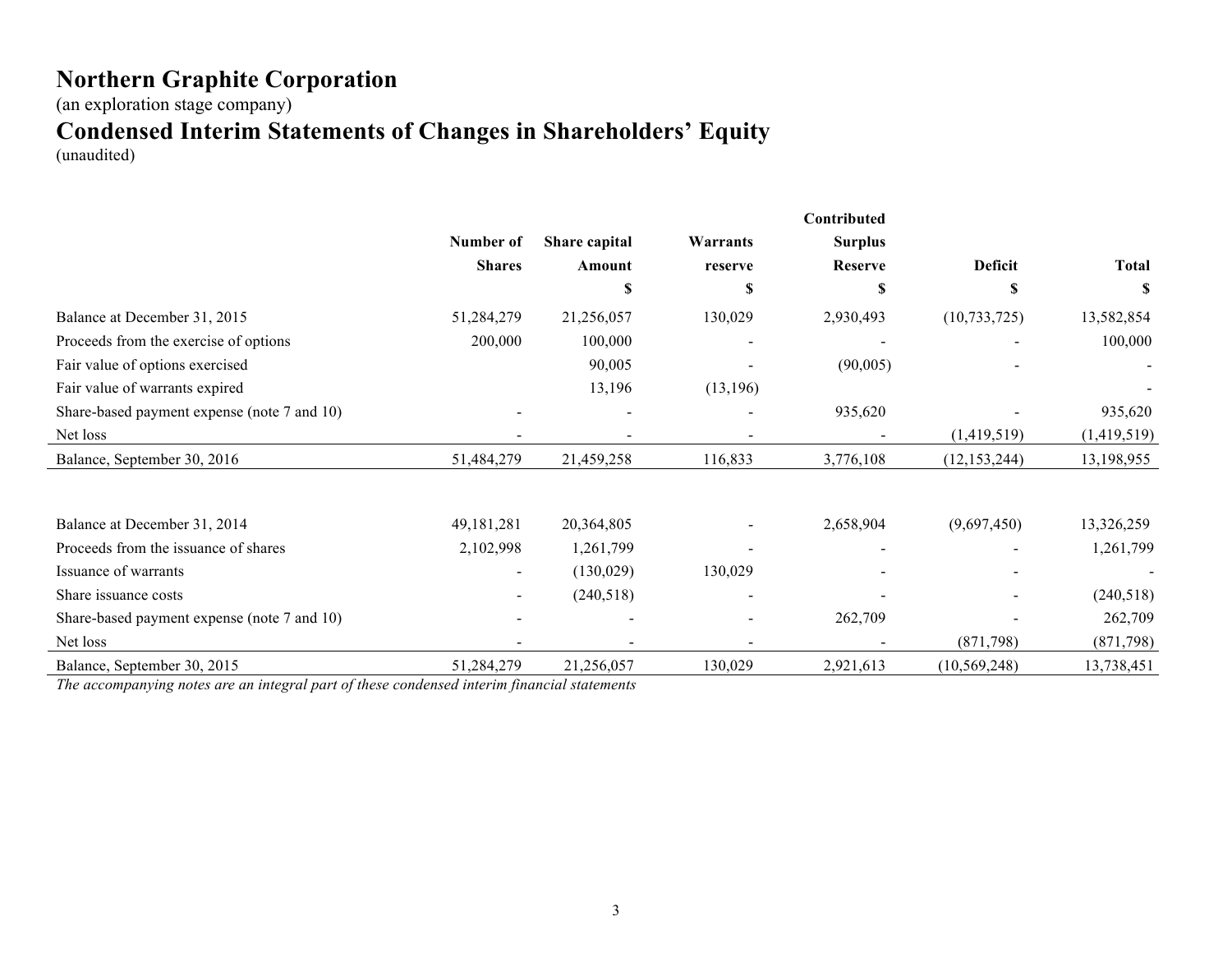(an exploration stage company)

## **Condensed Interim Statements of Cash Flows**

(unaudited)

|                                                                                             |                | Three months ended September 30 |             | Nine months ended September 30 |
|---------------------------------------------------------------------------------------------|----------------|---------------------------------|-------------|--------------------------------|
|                                                                                             | 2016           | 2015                            | 2016        | 2015                           |
|                                                                                             | \$             | \$                              | \$          | S                              |
| Cash provided by (used in)                                                                  |                |                                 |             |                                |
| <b>Operating activities</b>                                                                 |                |                                 |             |                                |
| Loss for the period                                                                         | (169, 549)     | (118, 945)                      | (1,419,519) | (871,798)                      |
| Items not affecting cash                                                                    |                |                                 |             |                                |
| Depreciation                                                                                | 13,983         | 17,416                          | 47,126      | 51,680                         |
| Share-based payments                                                                        | 42,421         | 8,880                           | 935,620     | 262,709                        |
| Gain on the disposal of equipment                                                           | (22,000)       |                                 | (22,000)    |                                |
| HST receivable                                                                              | (1,112)        | (28, 028)                       | (5,184)     | (14, 612)                      |
| Prepaid expenses and deposits                                                               | 14,944         | (2,276)                         | 23,298      | 5,923                          |
| Accounts payable and accrued liabilities                                                    | (20, 929)      | 10,439                          | (111, 263)  | (8,296)                        |
| Net cash used in operating activities                                                       | (142, 242)     | (112, 514)                      | (551, 922)  | (574, 394)                     |
| <b>Financing activities</b><br>Proceeds from the issuance of shares in private<br>placement |                | 1,261,799                       |             | 1,261,799                      |
| Proceeds from the exercise of options                                                       |                |                                 | 100,000     |                                |
| Share issuance costs                                                                        |                | (240, 518)                      |             | (240,518)                      |
| Net cash generated from financing activities                                                | $\blacksquare$ | 1,021,281                       | 100,000     | 1,021,281                      |
| <b>Investing activities</b>                                                                 |                |                                 |             |                                |
| Proceeds from the disposal of equipment                                                     | 22,000         |                                 | 22,000      |                                |
| Exploration and evaluation costs                                                            | (48, 135)      | (179, 587)                      | (163, 316)  | (565, 846)                     |
| Net cash used in investing activities                                                       | (26, 135)      | (179, 587)                      | (141, 316)  | (565, 846)                     |
| Net increase (decrease) in cash and cash<br>equivalents                                     | (168, 377)     | 729,180                         | (593, 238)  | (118,959)                      |
| Cash and cash equivalents, beginning of period                                              | 1,033,101      | 952,762                         | 1,457,962   | 1,800,901                      |
| Cash and cash equivalents, end of period                                                    | 864,724        | 1,681,942                       | 864,724     | 1,681,942                      |

*The accompanying notes are an integral part of these condensed interim financial statements*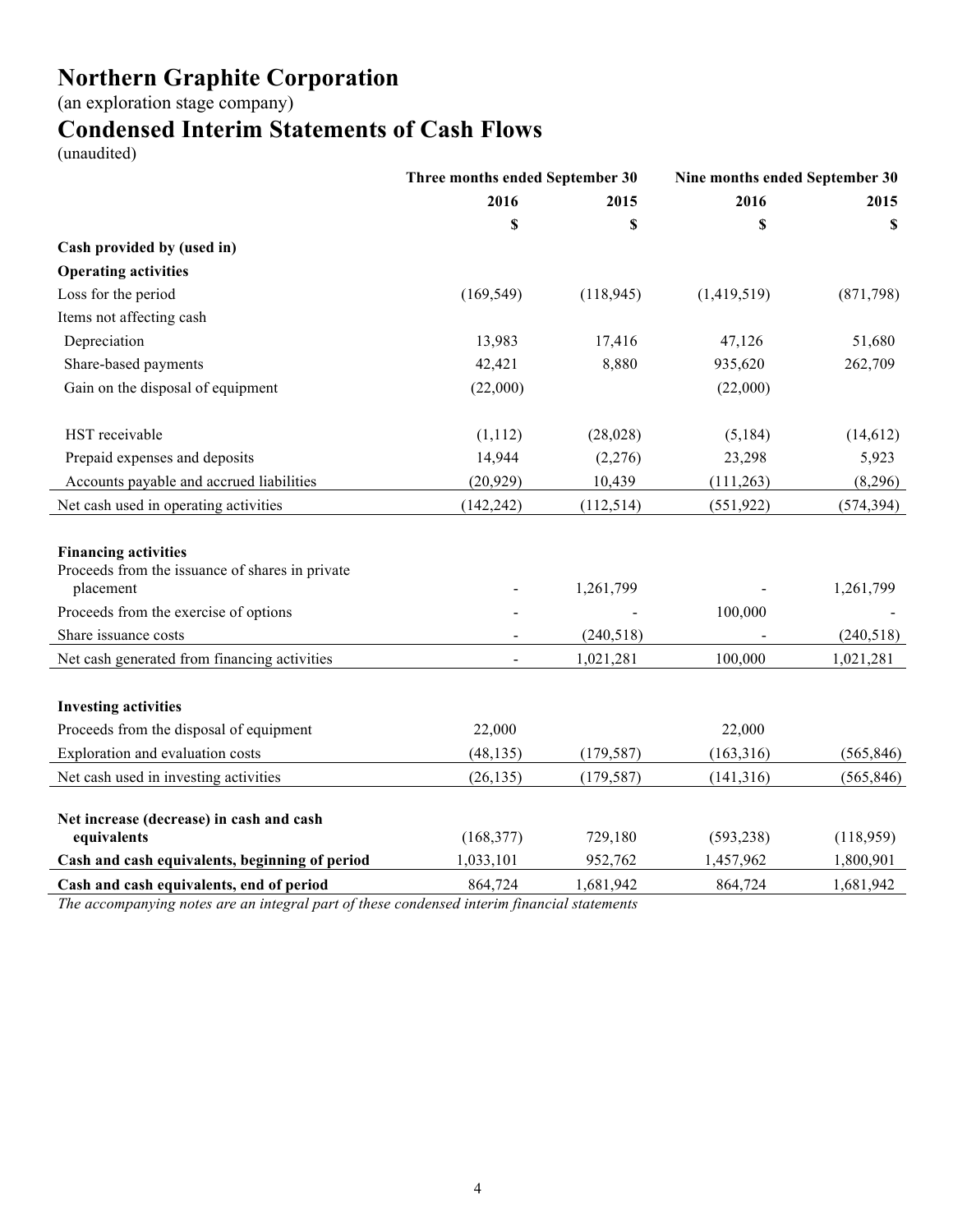#### *1. Corporate Information*

Northern Graphite Corporation ("Northern" or "the Company") was incorporated under the laws of the Province of Ontario on February 25, 2002. Northern holds a 100% interest in the Bissett Creek Graphite Property (the "Bissett Creek Property") and is listed on the TSX Venture Exchange (symbol "NGC").

The Company's address and head office is 290 Picton Avenue, Suite 201, Ottawa, Ontario K1Z 8P8 Canada.

#### *2. Basis of Preparation*

#### *a. Statement of compliance*

The unaudited condensed interim financial statements for the nine month period ended September 30, 2016, and the notes thereto (the "Interim Financial Statements"), together with the Company's annual audited financial statements issued under International Financial Reporting Standards ("IFRS") for the year ended December 31, 2015, present Northern's financial results of operations and financial position under IFRS as at and for the three and nine months ended September 30, 2016, including 2015 comparative periods. The Interim Financial Statements have been prepared in accordance with International Accounting Standard ("IAS") 34, "Interim Financial Reporting", as issued by the International Accounting Standards Board ("IASB") and using the accounting policies the Company adopted in its financial statements for the year ending December 31, 2015 based on current standards. The Interim Financial Statements do not include all the necessary annual disclosures in accordance with IFRS.

The policies set out in note 3 were consistently applied to all the periods.

The Interim Financial Statements were approved and authorized for issue by the Board of Directors on October 31, 2016.

#### *b. Basis of measurement*

The Interim Financial Statements have been prepared on a historical cost basis except those accounts as noted in the financial instruments section (note 9). In addition, the Interim Financial Statements have been prepared using the accrual basis of accounting.

#### *c. Going Concern*

The Company is an exploration stage company that incurred a net loss of \$1,419,519 for the nine months ended September 30, 2016 (2015 - \$871,798) and has an accumulated deficit of \$12,153,244 since the inception of the Company. As at September 30, 2016, working capital was \$837,850 and the Company's ability to continue as a going concern is dependent upon its ability to raise additional capital to continue the development of the Bissett Creek Project. On July 9, 2015, the Company closed a short form prospectus offering of 2,102,998 units of the Company at a price of \$0.60 per unit for gross proceeds of \$1,261,799. However, substantial additional capital is required to ultimately build a mine and processing plant on the Bissett Creek Project and to enable the Company to enter production and continue its operations. There is a high degree of risk and many inherent uncertainties in the mining industry and there is no assurance management will be successful in its endeavours.

The Interim Financial Statements have been prepared on a going concern basis, which assumes that the Company will be able to continue in operation for the foreseeable future and will be able to realize its assets and discharge its liabilities and commitments in the normal course of business. The Company's management believes that it can continue to finance operating expenses over the next twelve months with funds on hand. Given that there continues to be negative investor sentiment in the graphite sector and that there was an extended period of weak capital markets in the resource sector, there exists a material uncertainty as to the Company's ability to raise additional funds on favourable terms. The Company's discretionary activities have considerable scope for flexibility in terms of the amount and timing of expenditures. The Company will thoroughly assess all such activities before undertaking them in advance of additional financing being secured. The Company's Interim Financial Statements do not include any adjustments that might result from negative outcomes with respect to these uncertainties.

#### *d. Functional and presentation currency*

The Company's functional and presentation currency is the Canadian dollar.

#### *e. Critical accounting estimates and judgments*

The preparation of the Interim Financial Statements requires management to make estimates and judgments that affect the reported amounts of assets and liabilities at the date of the financial statements, and revenues and expenses for the period. By their nature, these estimates and judgments are subject to uncertainty and the effect on the Interim Financial Statements of changes in such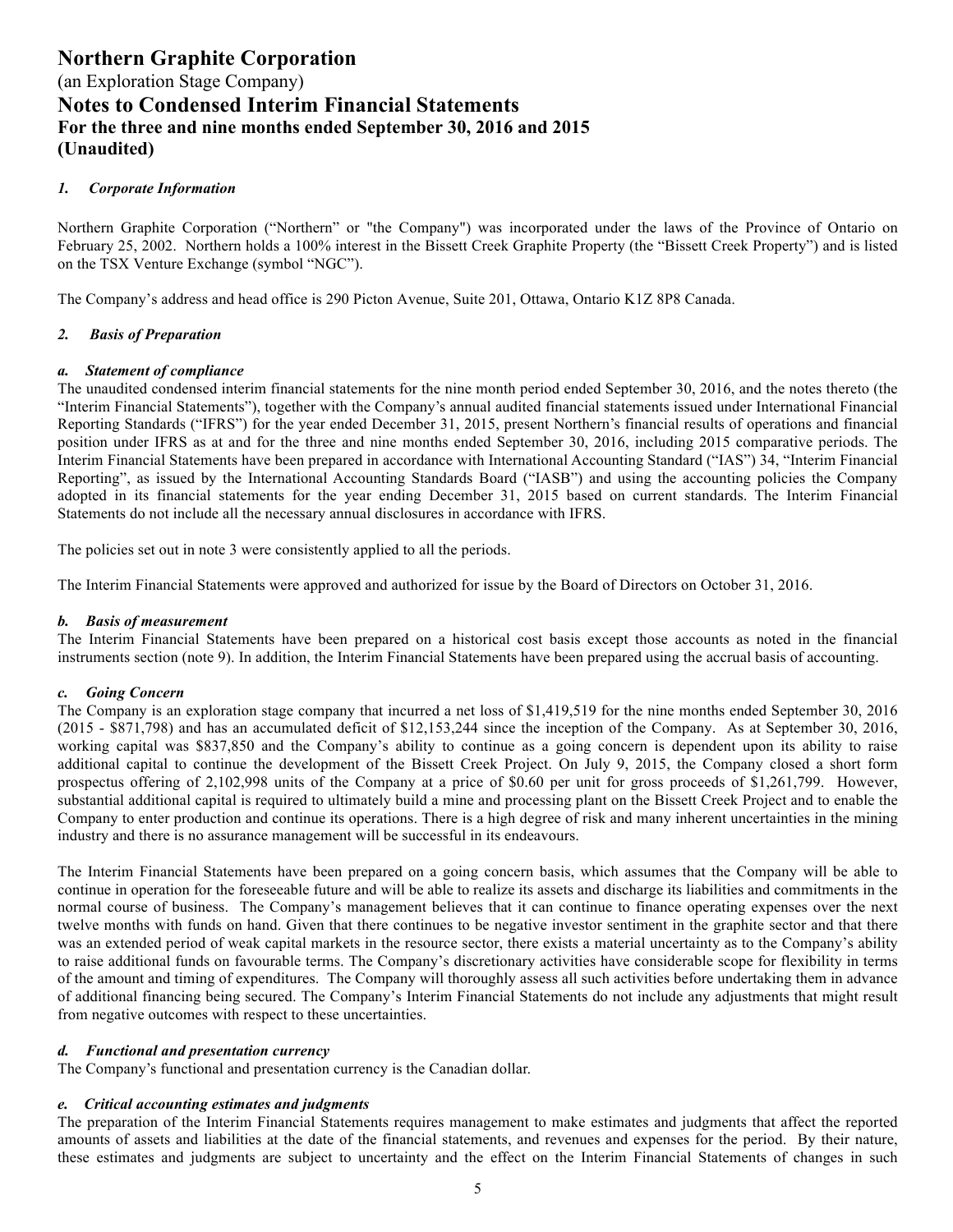### (an Exploration Stage Company) **Notes to Condensed Interim Financial Statements For the three and nine months ended September 30, 2016 and 2015 (Unaudited)**

estimates in future periods could be significant. Actual results may differ from those estimates and judgments.

*Significant estimates used in the preparation of the Interim Financial Statements include, but are not limited to:* 

- (i) asset carrying values and impairment charges;
- (ii) the economic recoverability of exploration expenditures incurred and the probability of future economic benefits from development expenditures incurred;
- (iii) the expected costs of asset retirement obligations; and
- (iv) the calculation of share-based compensation and warrants which includes the assumptions used in the Black-Scholes option pricing model including volatility, estimated forfeiture rates and expected time until exercise.

*Significant judgments used in the preparation of these Interim Financial Statements include, but are not limited to:* 

- (i) those relating to the assessment of the Company's ability to continue as a going concern;
- (ii) the useful lives and related depreciation of property and equipment;
- (iii) the identification of separately identifiable components in property and equipment where their respective cost is significant in comparison to the total cost;
- (iv) the classification of expenditures as exploration and evaluation assets; and
- (v) the recognition of deferred tax.

#### *3. Significant accounting policies*

The accounting policies adopted in these Interim Financial Statements are consistent with those followed in the preparation of the Company's 2015 Annual Financial Statements.

#### **Recent and future pronouncements issued**

Certain pronouncements were issued by the IASB or the International Financial Reporting Interpretations Committee ("IFRIC") that are mandatory for accounting periods after December 31, 2015. Pronouncements that are not applicable or do not have a significant impact to the Company have been excluded from the discussion below. The Company is currently evaluating the potential impacts of these new standards.

IFRS 9, Financial Instruments (effective January 1, 2018) introduces new requirements for the classification and measurement of financial assets, and will replace IAS 39. IFRS 9 uses a single approach to determine whether a financial asset is measured at amortized cost or fair value, replacing the multiple classification options available in IAS 39. IFRS 15 Revenue from Contracts with Customers provides a single principle-based framework to be applied to all contracts with customers.

IFRS 15 replaces the previous revenue standard IAS 18, Revenue, and the related Interpretations on revenue recognition. The standard scopes out contracts that are considered to be lease contracts, insurance contracts and financial instruments. The new standard is a control-based model as compared to the existing revenue standard which is primarily focused on risks and rewards. Under the new standard, revenue is recognized when a customer obtains control of a good or service. Transfer of control occurs when the customer has the ability to direct the use of and obtain the benefits of the good or service. This standard is effective for reporting periods beginning on or after January 1, 2018.

IAS 1 Presentation of Financial Statements amendments are a part of a major initiative to improve disclosure requirements in IFRS financial statements. The amendments clarify the application of materiality to note disclosure and the presentation of line items in the primary statements provide options on the ordering of financial statements and additional guidance on the presentation of other comprehensive income related to equity accounted investments. The effective date for these amendments is January 1, 2016.

#### 4. *Property, plant and equipment*

|                           | <b>Building and</b>      |           | <b>Total property</b> |
|---------------------------|--------------------------|-----------|-----------------------|
|                           | <i>improvements</i>      | Equipment | plant & equipment     |
| Cost                      |                          |           |                       |
| December 31, 2015         | 803,497                  | 646,994   | 1,450,491             |
| Additions                 | $\overline{\phantom{0}}$ |           |                       |
| Disposals                 | $\overline{\phantom{a}}$ | (56,075)  | (56, 075)             |
| Impairment                | $\overline{\phantom{a}}$ |           |                       |
| <b>September 30, 2016</b> | 803,497                  | 590.919   | 1,394,416             |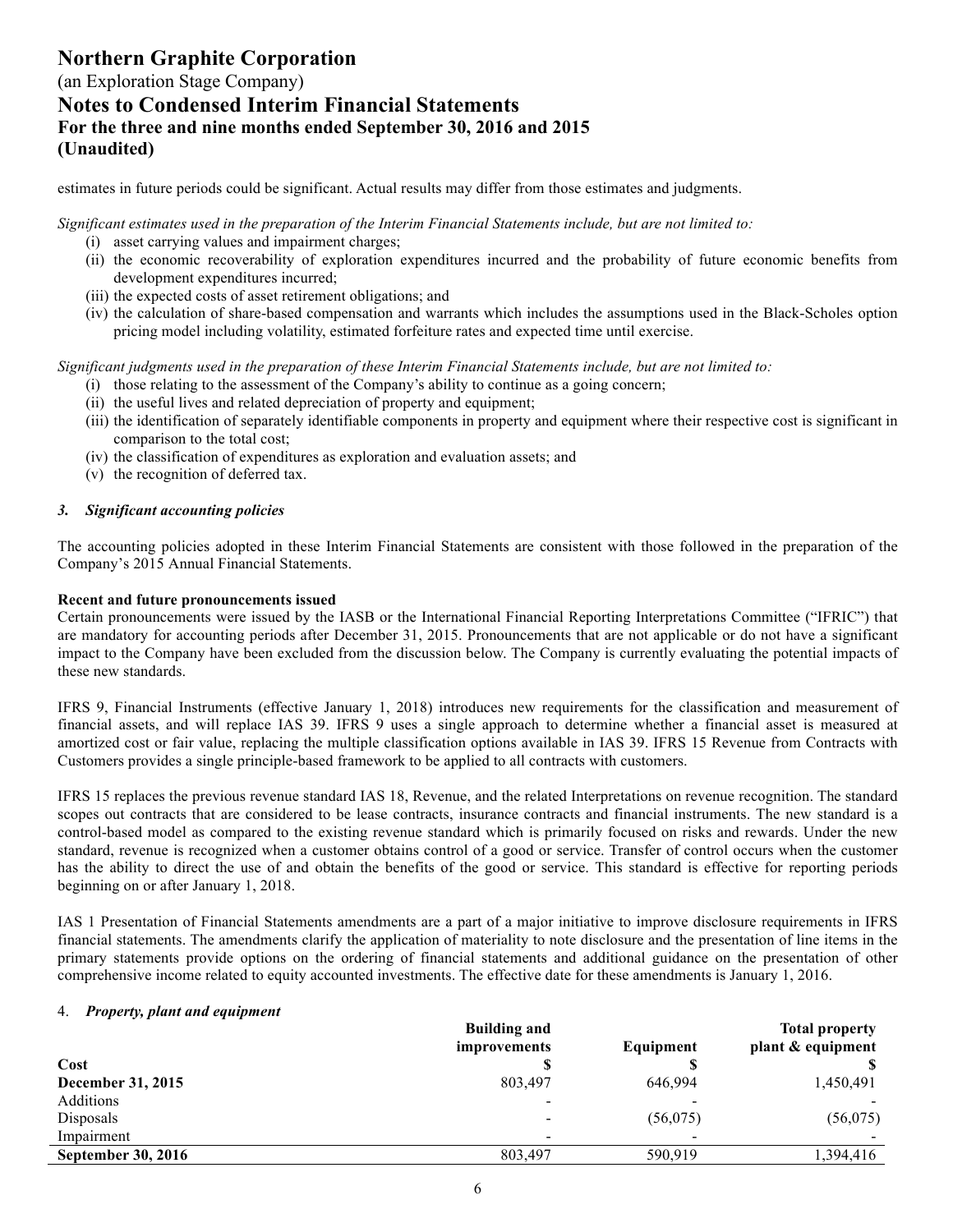(an Exploration Stage Company)

**Notes to Condensed Interim Financial Statements**

**For the three and nine months ended September 30, 2016 and 2015**

**(Unaudited)**

| <b>Accumulated depreciation</b> |                          |                          |           |
|---------------------------------|--------------------------|--------------------------|-----------|
| December 31, 2015               | 516,191                  | 620,613                  | 1,136,804 |
| <b>Additions</b>                | 27,183                   | 19,943                   | 47.126    |
| Disposals                       | $\overline{\phantom{a}}$ | (56,075)                 | (56, 075) |
| Impairment                      | $\overline{\phantom{a}}$ | $\overline{\phantom{a}}$ |           |
| <b>September 30, 2016</b>       | 543,374                  | 584,481                  | 1,127,855 |
| Net book value                  | 260,123                  | 6,438                    | 266,561   |

|                                 | <b>Building and</b><br>improvements | Equipment | <b>Total property</b><br>plant & equipment |
|---------------------------------|-------------------------------------|-----------|--------------------------------------------|
| December 31, 2014               | 803,497                             | 646,994   | 1,450,491                                  |
| <b>Additions</b>                |                                     |           |                                            |
| Disposals                       |                                     |           |                                            |
| Impairment                      |                                     |           |                                            |
| September 30, 2015              | 803.497                             | 646.994   | 1,450,491                                  |
| <b>Accumulated depreciation</b> |                                     |           |                                            |
| December 31, 2014               | 479,979                             | 587,729   | 1,067,708                                  |
| <b>Additions</b>                | 27,085                              | 24,595    | 51,680                                     |
| Disposals                       |                                     |           |                                            |
| Impairment                      |                                     |           |                                            |
| September 30, 2015              | 507,064                             | 612,324   | 1,119,388                                  |
| Net book value                  | 296,433                             | 34,670    | 331,103                                    |

#### *5. Exploration and evaluation asset*

The Company has a 100% interest in the Bissett Creek Property which consists of a 1,938 hectare mining lease, expiring in June, 2034, a 565 hectare mining lease, expiring in August, 2035, and five unpatented claims totaling approximately 464 hectares. All leases and claims are located in the United Townships of Head, Clara and Maria, in the County of Renfrew, Ontario. As of September 30, 2016, accumulated costs with respect to the Bissett Creek Property consisted of the following:

| Balance, December 31, 2015                                                | 11,416,388 |
|---------------------------------------------------------------------------|------------|
| Exploration expenditures made from January 1, 2016 to September 30, 2016: |            |
| Drilling $&$ exploration                                                  |            |
| Environmental & mine permitting                                           | 21,819     |
| Metallurgical                                                             | 18,129     |
| Feasibility study                                                         |            |
| Engineering                                                               | 47,993     |
| Site & royalties                                                          | 50,472     |
| Geotechnical                                                              |            |
| Detailed engineering                                                      |            |
| Balance, September 30, 2016                                               | 11,554,801 |

As of September 30, 2015, accumulated costs with respect to the Bissett Creek Property consisted of the following:

| Balance, December 31, 2014                                                | 10,869,049 |
|---------------------------------------------------------------------------|------------|
| Exploration expenditures made from January 1, 2015 to September 30, 2015: |            |
| Drilling $&$ exploration                                                  |            |
| Environmental $\&$ mine permitting                                        | 267,171    |
| Metallurgical                                                             | 105,680    |
| Feasibility study                                                         |            |
| Engineering                                                               | 1.038      |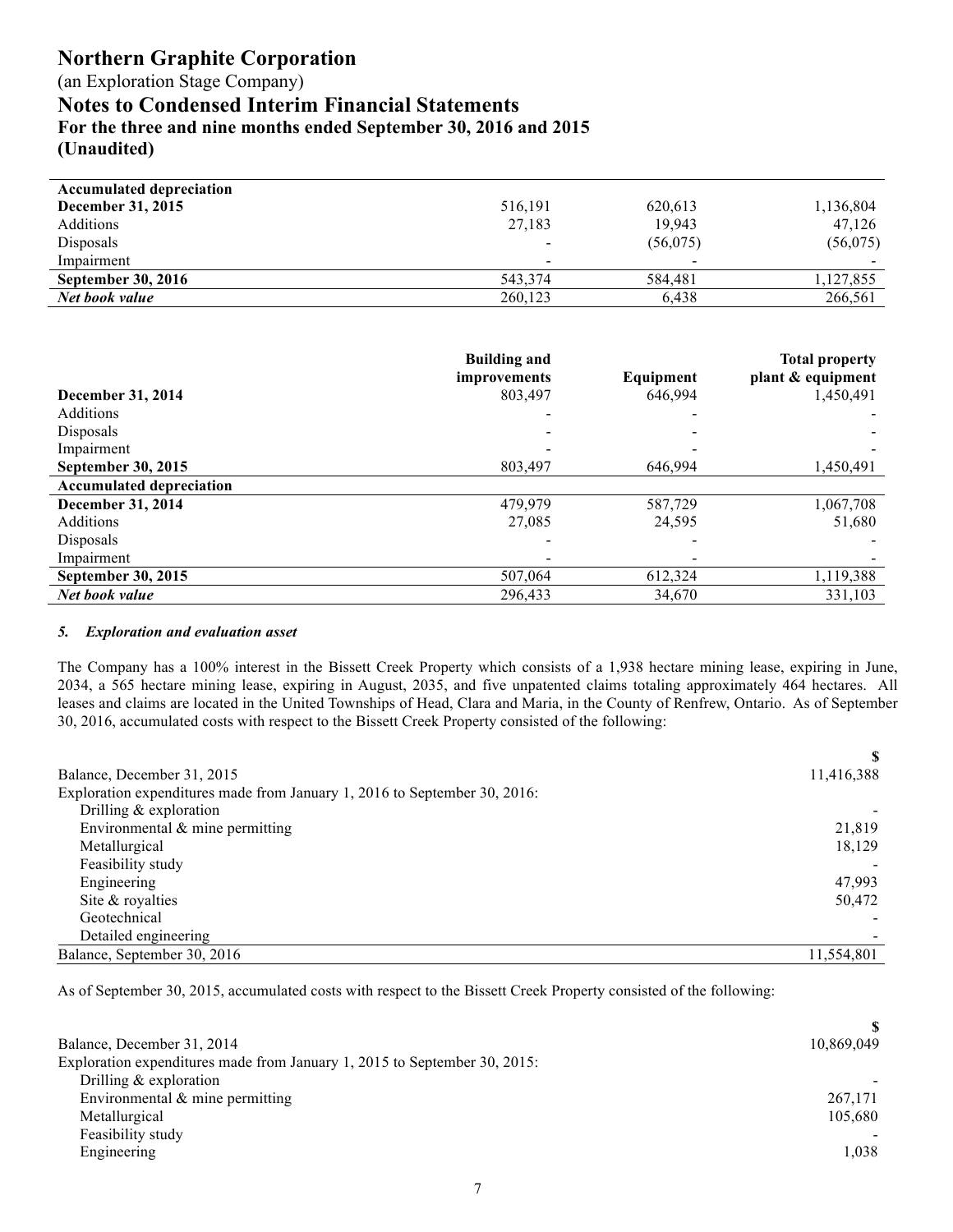| Site & royalties            | 73,396     |
|-----------------------------|------------|
| Geotechnical                | $\sim$     |
| Detailed engineering        | $\sim$     |
| Balance, September 30, 2015 | 11.316.334 |

The Company is required to make royalty payments of \$20 per ton of graphite concentrate produced to the previous owners and is subject to a 2.5% net smelter return payable on any other minerals derived and sold from the Bissett Creek Property. An advance royalty of \$27,000 per annum is payable in semi-annual installments and is recorded in exploration and evaluation assets. The advance will be credited against any future royalty payments.

#### **6. Scientific research and experimental development program claims**

In 2015, the Company filed federal and provincial claims under the scientific research and experimental development program in the amount of \$483,469 related to the 2013 taxation year and \$549,242 related to the 2014 taxation year. The refundable portion of these claims is \$36,985 for the 2013 taxation year and \$6,291 for the 2014 taxation year. In 2015, Company received \$6,291 for the 2014 taxation year which it recognized as a reduction of management and consulting fees and \$36,985 for the 2013 taxation year which it recognized as a reduction of management and consulting fees and exploration and evaluation assets.

#### **7.** *Share capital*

#### **Authorized**

The Company is authorized to issue an unlimited number of common shares.

#### **Short form prospectus offering**

On July 9, 2015, the Company closed a short form prospectus offering of 2,102,998 units of the Company at a price of \$0.60 per unit for gross proceeds of \$1,261,799. Each unit was comprised of one common share and one half of one common share purchase warrant. Each warrant entitles the holder to purchase one common share of the Company at an exercise price of \$0.80 per share for a period of 24 months from the closing of the offering. In connection with the offering, the Company paid fees totaling \$67,698 to the agents, and issued to the agents 126,180 compensation options. Each compensation option entitles the holder to purchase one common share at an exercise price of \$0.60 per share for a period of 12 months from the closing of the offering. The Company intends to use the net proceeds from the Offering to fund ongoing permitting necessary for the construction and operation of a mine at the Bissett Creek Property, to conduct additional product qualification work to further develop its technologies for purifying graphite and making spherical graphite for use in lithium ion batteries, and for general working capital.

| <b>Issued</b>                              |                      |            |  |
|--------------------------------------------|----------------------|------------|--|
|                                            | <b>Common shares</b> |            |  |
|                                            | Number of            | Amount     |  |
|                                            | shares               |            |  |
| Balance at December 31, 2015               | 51,284,279           | 21,256,057 |  |
| Fair value of options exercised            |                      | 90,005     |  |
| Fair value of warrants expired             |                      | 13,196     |  |
| Issued pursuant to the exercise of options | 200,000              | 100,000    |  |
| Balance at September 30, 2016              | 51,484,279           | 21.459.258 |  |

#### **Warrants**

A summary of the Company's warrants is presented below:

|                             |            | Weighted |
|-----------------------------|------------|----------|
|                             |            | average  |
|                             |            | exercise |
|                             | Number of  | price    |
|                             | warrants   |          |
| Balance, December 31, 2015  | 1,177,679  | 0.78     |
| Warrants expired            | (126, 180) | 0.60     |
| Balance, September 30, 2016 | 1,051,499  | 0.80     |
|                             |            |          |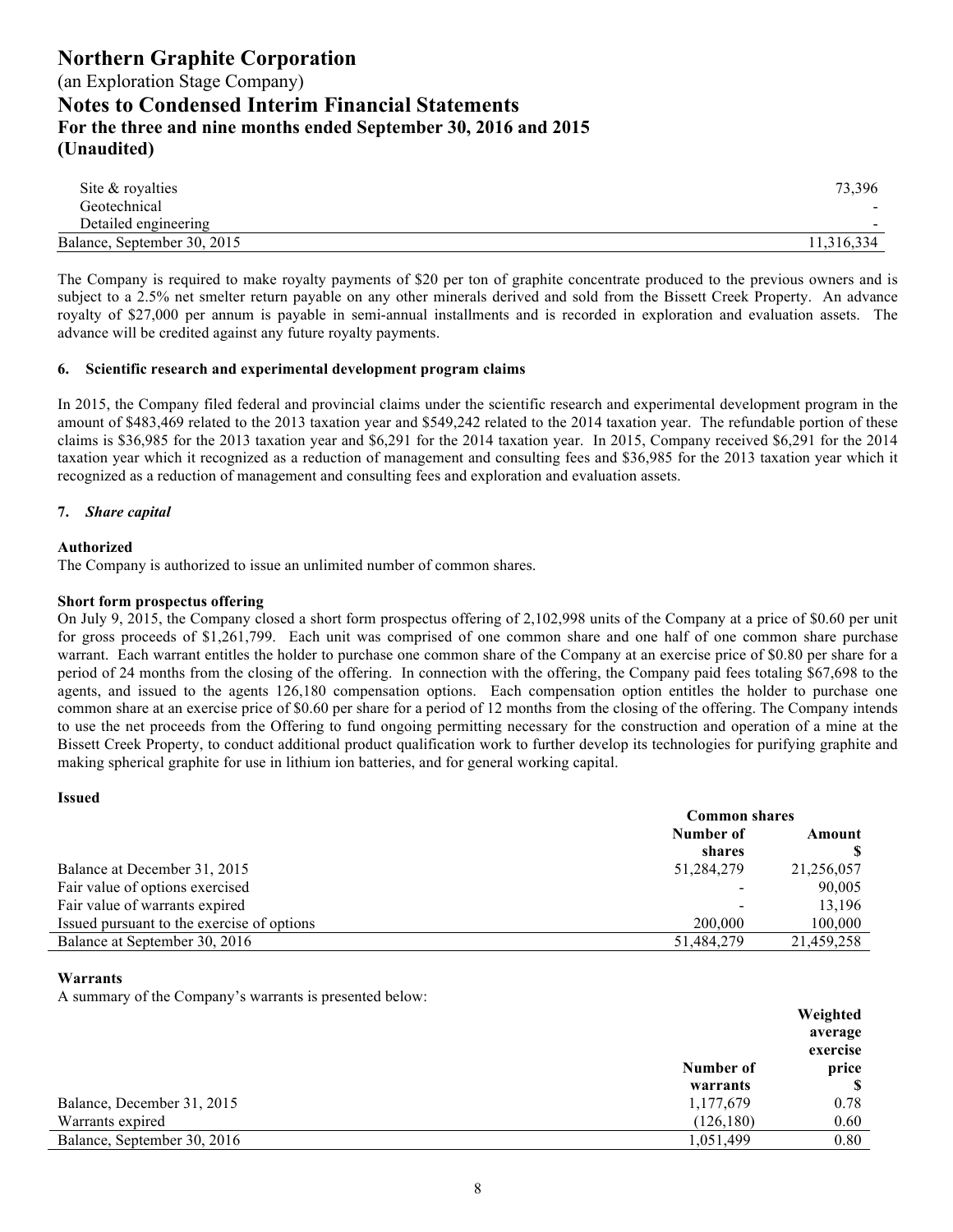(an Exploration Stage Company)

### **Notes to Condensed Interim Financial Statements**

**For the three and nine months ended September 30, 2016 and 2015**

**(Unaudited)**

|                       | Number of |                         |
|-----------------------|-----------|-------------------------|
|                       | warrants  |                         |
| <b>Exercise price</b> |           | outstanding Expiry date |
| \$0.80                | 1,051,499 | July 9, 2017            |

The following is a summary of warrant activity and related Black-Scholes option pricing model input factors used for the nine months ended September 30, 2016 and the year ended December 31, 2015:

|                                                   | Nine months ended     |               |
|---------------------------------------------------|-----------------------|---------------|
|                                                   | September 30,<br>2016 | December 31,  |
|                                                   |                       | 2015          |
| Warrants granted during the period                | Nil                   | 1,177,679     |
| Weighted-average exercise price                   | Nil                   | \$0.78        |
| Expected stock option life $^{(1)}$               | Nil                   | $1-2$ years   |
| Expected volatility <sup>(2)</sup>                | Nil                   | $60\% - 61\%$ |
| Risk-free interest rate $^{(3)}$                  | Nil                   | $1.25\%$      |
| Dividend yield                                    | Nil                   | NA            |
| Forfeiture rate                                   | Nil                   | NA            |
| Weighted-average fair value (Black-Scholes value) | Nil                   | \$0.11        |

1. The Company estimates the expected warrant life (estimated period of time outstanding) of warrants granted to be the length of time before the warrant's expiry until such time that the Company can base its estimate on historical information on the Company's warrants.

2. The expected volatility was based on the Company's trading history over a period equal to the expected warrant life.

3. The risk-free rate is based on the yield of a Government of Canada marketable bond in effect at the time of grant with an expiry commensurate with the expected life of the award.

#### **Share options**

The Company has adopted a stock option plan (the "Option Plan") for directors, officers, employees and consultants of the Company. Under the Option Plan, the Company may grant non-transferable options to purchase common shares of the Company for a period of up to ten years from the date of the grant. The maximum number of common shares reserved for issuance under the Option Plan together with any common shares reserved for issuance pursuant to any other stock options may not exceed 10% of the issued and outstanding common shares of the Company.

The exercise price of each option shall be determined by the Board of Directors at the time of grant, and shall not be less than the price permitted by any stock exchange on which the common shares are then listed or other regulatory body having jurisdiction. Currently, the TSX Venture Exchange (the "TSX-V") requires that the exercise price of the options must be equal to or greater than the Discounted Market Price (as defined in the policies of the TSX-V). The exercise price of options is solely payable in cash. The Board of Directors has the discretion to determine the term and vesting provisions of any options granted under the Option Plan at the time of grant subject to the policies of the TSX-V.

A summary of the Option Plan activity is presented below:

|                             | Number of<br>options | Weighted average<br>exercise price (\$) |
|-----------------------------|----------------------|-----------------------------------------|
| Balance, December 31, 2015  | 3,800,000            | 0.62                                    |
| Granted                     | 3,050,000            | 0.50                                    |
| Exercised                   | (200,000)            | 0.50                                    |
| Forfeited                   | (2,025,000)          | 0.50                                    |
| Balance, September 30, 2016 | 4,625,000            | 0.60                                    |
|                             |                      |                                         |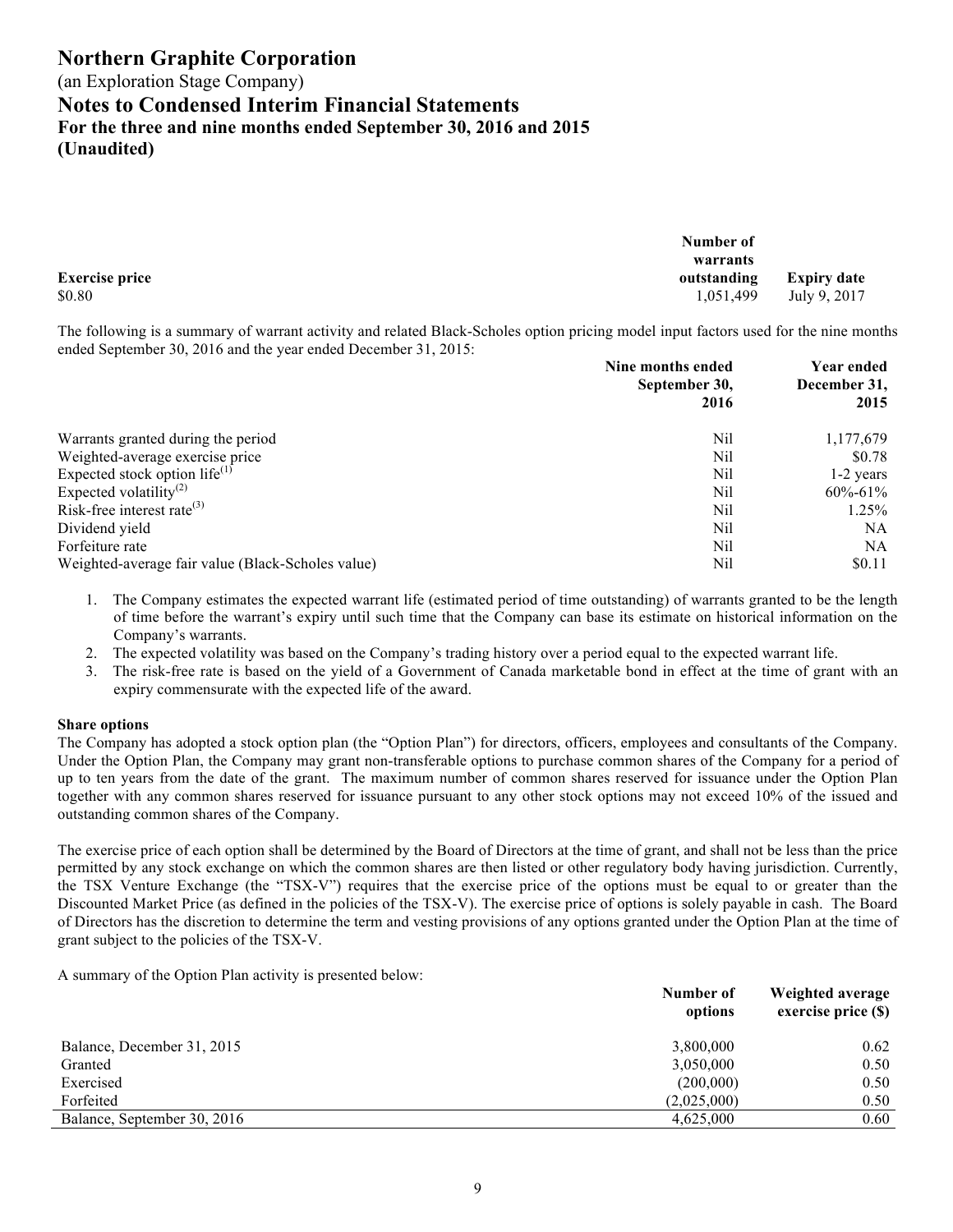A summary of the Company's share options outstanding and exercisable at September 30, 2016 is presented below:

| <b>Exercise price</b> | <b>Options</b><br>outstanding | <b>Options</b><br>exercisable | <b>Expiry date</b> |
|-----------------------|-------------------------------|-------------------------------|--------------------|
| \$0.94                | 25,000                        | 25,000                        | November 16, 2016  |
| \$0.80                | 75,000                        | 75,000                        | December 20, 2016  |
| \$2.50                | 25,000                        | 25,000                        | April 11, 2017     |
| \$0.75                | 200,000                       | 200,000                       | May 15, 2017       |
| \$0.85                | 500,000                       | 500,000                       | December 20, 2017  |
| \$0.75                | 100,000                       | 100,000                       | May 19, 2018       |
| \$0.70                | 650,000                       | 650,000                       | January 9, 2020    |
| \$0.50                | 3,050,000                     | 2,550,000                     | April 27, 2021     |
|                       | 4,625,000                     | 4,125,000                     |                    |

The weighted average remaining contractual life of options outstanding is 3.33 years.

The following is a summary of stock option grant activity and related Black-Scholes option pricing model input factors used for the periods ended September 30, 2016 and December 31, 2015:

|                                                   | Nine months ended<br>September 30, | Year ended<br>December 31, |
|---------------------------------------------------|------------------------------------|----------------------------|
|                                                   | 2016                               | 2015                       |
| Stock options granted during the period           | 3,050,000                          | 750,000                    |
| Weighted-average exercise price                   | 0.50                               | \$0.71                     |
| Expected stock option life $^{(1)}$               | 5 years                            | 3-5 years                  |
| Expected volatility <sup>(2)</sup>                | 94%                                | 73%-74%                    |
| Risk-free interest rate $^{(3)}$                  | $0.89\%$                           | $1.22\% - 1.25\%$          |
| Dividend yield                                    | NA                                 | NA                         |
| Forfeiture rate                                   | NA                                 | NA.                        |
| Weighted-average fair value (Black-Scholes value) | \$0.34                             | \$0.38                     |

- 1. The Company estimates the expected stock option life (estimated period of time outstanding) of options granted to be the length of time before the stock option's expiry until such time that the Company can base its estimate on historical information on the Company's options.
- 2. The expected volatility was based on the Company's trading history over a period equal to the expected stock option life.
- 3. The risk-free rate is based on the yield of a Government of Canada marketable bond in effect at the time of grant with an expiry commensurate with the expected life of the award.

The fair value is calculated using the Black-Scholes option valuation model. 500,000 of the stock options granted in 2016 to nonexecutive directors will be subject to an escrow agreement and cannot be exercised unless and until they have been ratified by a majority vote of disinterested shareholders to be held no later than the Company's annual general meeting to be held in 2017. The balance of the stock options can be exercised at any time. As at September 30, 2016, there was \$113,125 (September 30, 2015 – \$nil) of total unrecognized share-based compensation costs related to unvested stock option awards and stock option awards subject to an escrow agreement granted under the Option Plan.

#### **Contributed surplus**

| Balance, December 31, 2015      | 2,930,493 |
|---------------------------------|-----------|
| Fair value of options exercised | (90,005)  |
| Share-based payments            | 935,620   |
| Balance, September 30, 2016     | 3.776.108 |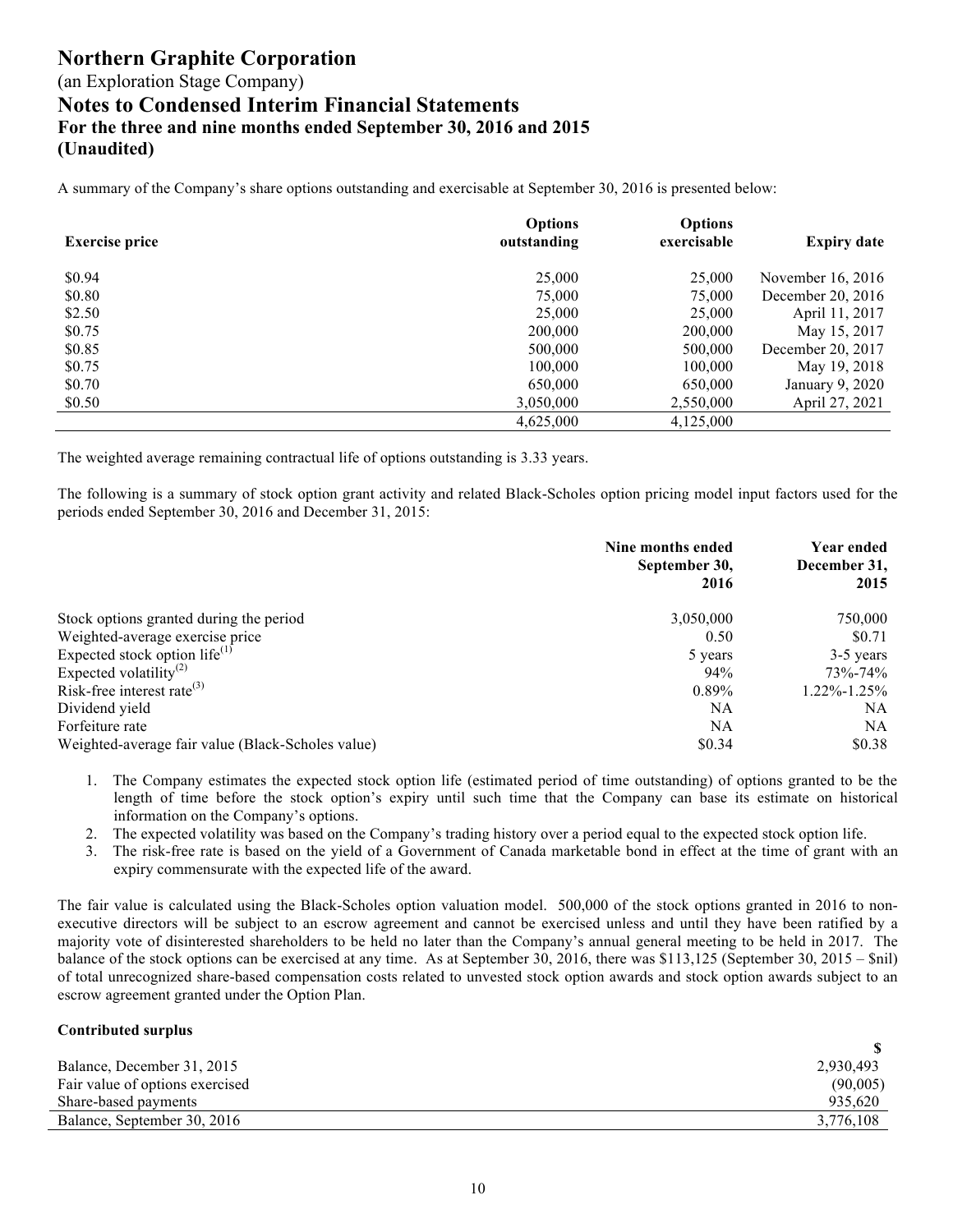Contributed surplus as at September 30, 2016 and December 31, 2015 consists of a share-based payment reserve related to stock options issued under the Option Plan.

#### **8. Loss per share**

|                                                             | Three months ended<br>September 30, 2016 | Three months ended<br>September 30, 2015       |
|-------------------------------------------------------------|------------------------------------------|------------------------------------------------|
| Loss and comprehensive loss for period                      | (169, 549)                               | (118, 945)                                     |
| Weighted average number of shares – basic and fully diluted | 51,484,279                               | 51,078,551                                     |
| Loss and comprehensive loss per share                       | (S0.00)                                  | $(\$0.00)$                                     |
|                                                             | Nine months ended<br>September 30, 2016  | Nine months ended<br><b>September 30, 2015</b> |
| Loss and comprehensive loss for period                      | (1,419,519)                              | (871,798)                                      |
| Weighted average number of shares – basic and fully diluted | 51,406,907                               | 49,820,654                                     |
| Loss and comprehensive loss per share                       | (S0.03)                                  | (S0.02)                                        |

#### **9. Financial instruments and risk management**

#### **Fair value**

Certain of the Company's accounting policies and disclosures require the determination of fair value. Fair value represents the amount at which a financial instrument could be exchanged between willing parties, based on current markets for instruments with the same risk, principal and remaining maturity. Fair value estimates are based on quoted market values and other valuation methods. Fair values have been determined for measurement and/or disclosure purposes based on the following methods. When applicable, further information about the assumptions made in determining fair values is disclosed in the notes specific to that asset or liability.

In establishing fair value, the Company uses a fair value hierarchy based on levels as defined below:

- Level 1: defined as observable inputs such as quoted prices in active markets.
- Level 2: defined as inputs other than quoted prices in active markets that are either directly or indirectly observable.

• Level 3: defined as inputs that are based on little or no observable market data and, therefore, requiring entities to develop their own assumptions.

At September 30, 2016, the levels in the fair value hierarchy into which the Company's financial assets and liabilities are measured and recognized on the Statement of Financial Position at fair value on a recurring basis are categorized as follows:

|                           | Category | At September 30, 2016 | At June 30, 2016 | At March 31, 2016 |
|---------------------------|----------|-----------------------|------------------|-------------------|
|                           |          |                       |                  |                   |
| Cash and cash equivalents | Level 1  | 864.724               | 1,033,101        | .138.571          |

At September 30, 2016, there were no financial assets and liabilities measured and recognized at fair value on a non-recurring basis. The Company's policy for determining when a transfer occurs between levels in the fair value hierarchy is to assess the impact at the date of the event or the change in circumstances that could result in a transfer. There were no transfers between Level 1, Level 2 and Level 3 during the nine months ended September 30, 2016.

At September 30, 2016, there were no financial assets or liabilities measured and recognized on the Consolidated Statement of Financial Position at fair value that would be categorized as Level 2 or Level 3 in the fair value hierarchy (December 31, 2015 - \$Nil; December 31, 2014 - \$Nil).

The carrying value of cash and cash equivalents, deposits and accounts payable and accrued liabilities approximates fair value due to the short-term nature of these financial instruments. The carrying value of the reclamation deposit approximates its fair value as it bears a market rate of interest.

#### **Currency risk**

As the majority of the Company's expenditures are in Canadian dollars, the Company limits its exposure to currency risk by maintaining its cash and cash equivalents in Canadian dollars. The Company carries a portion of its accounts payable and accrued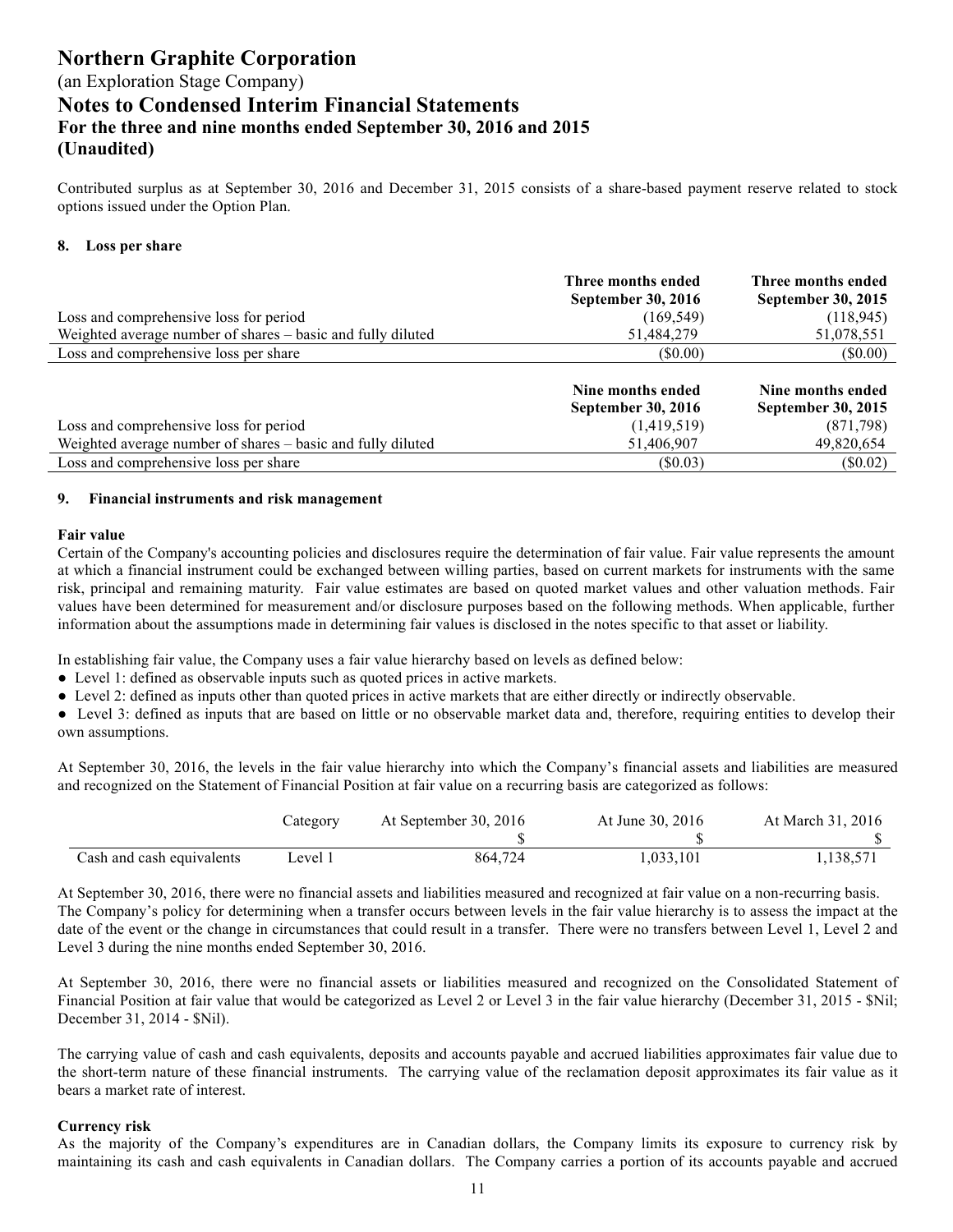## (an Exploration Stage Company)

### **Notes to Condensed Interim Financial Statements For the three and nine months ended September 30, 2016 and 2015 (Unaudited)**

liabilities and notes payable in US dollars, and is subject to currency risk on these balances. However, the Company considers this risk to be minimal.

#### **Credit risk**

Credit risk is the risk of a loss if a counterparty to a financial instrument fails to meet its contractual obligations. The Company limits its exposure to credit risk by holding its cash in deposits with high credit quality Canadian financial institutions, and considers this risk to be minimal.

#### **Liquidity risk**

Liquidity risk is the risk that the Company will not be able to meet is financial obligations as they come due. The Company manages its liquidity risk through the management of its capital structure as outlined in note 9. Further discussion on liquidity and management's plans are outlined in note 1.

#### **Interest rate risk**

Interest rate risk is the risk that the fair value of future cash flows of a financial instrument will fluctuate because of changes in market interest rates. The Company is not exposed to interest rate risk due to the short-term nature of its financial instruments.

#### **10.** *Related parties*

#### **Key Management Compensation**

In the nine months ended September 30, 2016, the Company expensed management fees to companies owned and controlled by key management personnel of \$50,088 (2015 – \$nil), and salary and compensation to key management personnel of \$127,115 (2015 – \$240,000). In the nine months ended September 30, 2016, the Company provided employee benefits totaling \$5,457 (2015 –\$14,184) to key management personnel. In the nine months ended September 30, 2016, the Company expensed share-based compensation for stock options granted to key management personnel of \$585,420 (2015-\$57,628). In the nine months ended September 30, 2016, the Company expensed share-based compensation for stock options granted to directors of \$336,546 (2015-\$192,095). In the nine months ended September 30, 2016, the Company expensed directors' fees of \$nil (2015-\$15,000).

#### **Other Related Party Transactions**

During the nine months ended September 30, 2016, the Company expensed office rental payments of \$17,775 (2015 – \$17,775) to a public company whose CEO and Director is also a Director of Northern.

#### **11.** *Commitments*

#### **Leased mineral claims**

In connection with the Bissett Creek Property, the Company is required to make production royalty payments of \$20 per ton of graphite carbon concentrate produced to the previous owners and a 2.5% net smelter return payable on any other minerals derived and sold from the Bissett Creek Property. An advance royalty of \$27,000 per annum is payable in semi-annual installments. Installments due were paid for during the year ended December 31, 2015 and the nine months ended September 30, 2016. The advance will be credited against any future production royalty payments.

#### **Contractual obligations**

As at September 30, 2016, the Company had contractual obligations of \$nil (commitments as at December 31, 2015 – \$Nil) which related to office and miscellaneous expenses.

#### *12. Provisions*

In 2004, a Mine Closure Plan ("MCP") was filed with, and accepted by, the Ministry of Northern Development and Mines ("MNDM"). The Company filed a revised MCP for a new development scenario in 2012 and in August, 2013, the MNDM accepted the revised MCP. Upon this acceptance, the Company added an additional \$479,610 to the reclamation deposit which now totals \$812,628 (2014 - \$809,569), including accrued interest. These amounts have been paid to the Minister of Finance for the Province of Ontario, and have been accounted for as a long term deposit. As per the revised MCP, the overall required Financial Assurance has increased to \$2,329,008. In addition to the \$479,610 deposited in August of 2013, \$800,000 will be deposited prior to placing any footings in the ground for construction of structures such as buildings and dams and \$729,088 will be deposited prior to the